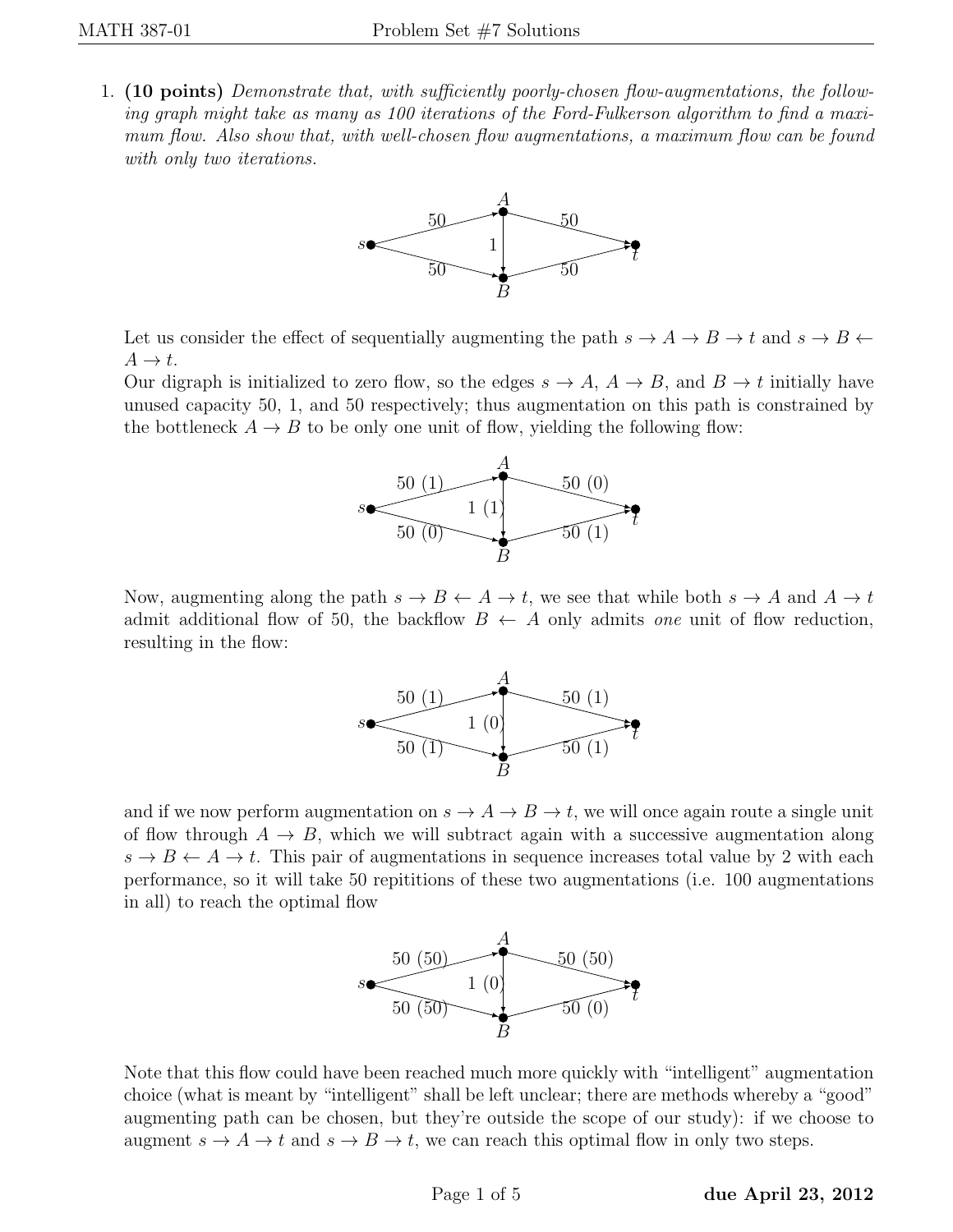2.  $(10 \text{ points})$  Find a digraph and a flow thereon which could not be improved by naïve flow expansion (i.e. simply attempting to add flow along some path), but which has value only one-third (or less) of the maximum possible flow.

A simple such example appears below; it can be generalized to produce arbitrarily bad flows. Every edge has capacity 1, and capacities are not displayed for simplicity. The utilized edges (which are used to full capacity) are drawn in heavier lines:



No naïve flow augmentation is possible, since there are no under-capacitive dges between the  $u_i$  and  $v_i$  vertices (note that there *are* several Ford-Fulkerson augmentations possible, such as  $s \to u_2 \leftarrow v_1 \to t$ ). This flow has a value of 1, but a value-3 flow could be constructed on this graph easily by using each of the paths  $s \to u_i \to v_i \to t$ .

By adding additional vertex-pairs and switchbacks, it is easy to extend this into an example where a naïve-maximal flow is only an nth of the actual maximum flow for any value of  $n$ .

3. (10 points) 6 people  $(A, B, C, D, E, and F)$  are to be assigned to 4 committees  $(W, X, Y, and F)$ Z). Each person can serve on no more than 2 committees, and each committee should have 3 people on it. Below is a table indicating which people are eligible to serve on which committees:

|                | X | Z |
|----------------|---|---|
| A              |   |   |
| B              |   |   |
| $\overline{G}$ |   |   |
| D              |   |   |
| E              |   |   |
|                |   |   |

(a) (5 points) Produce a digraph with capacities whose flows would represent committee assignments.

This is an assignment problem, so we have flows from individuals to assignments, from the source to individuals, and from the assignments to the sink. Since each person's committeeservice fills one gap, the edges from individuals to assignments have capacity 1; since each person can serve on up to 2 committees, the capacity from the source to each person (i.e., the amount of outflow the person can possibly deliver to various assignments) is 2, while since each committee ought to have 3 members, the capacity from each committee to the sink (i.e., the amount of inflow the committee can possibly receive from various individuals) is 3, and flow from individuals to committees represents assignment to that committee. The digraph is depicted below, with edges of capacity 1 left unlabeled for simplicity: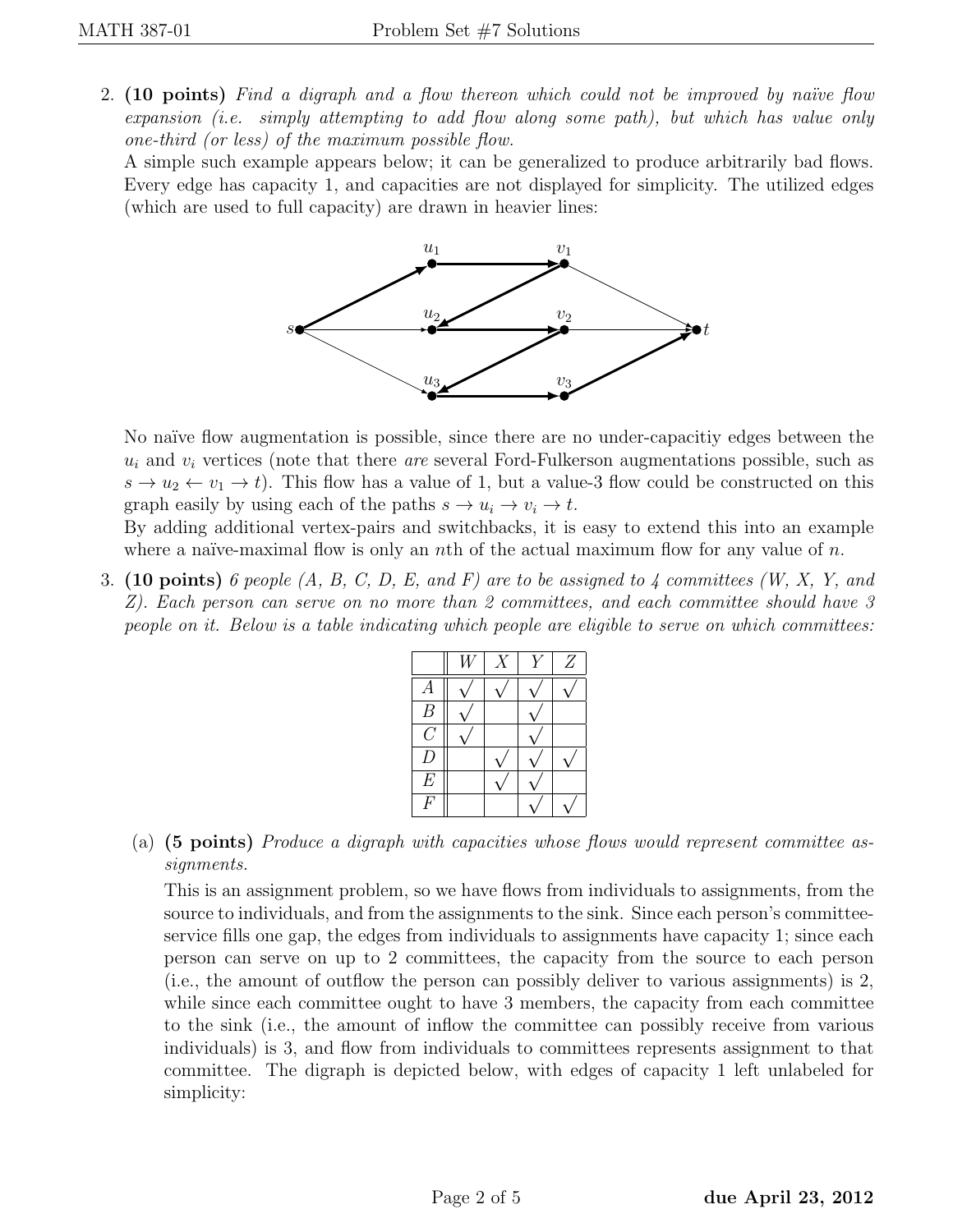

(b) (5 points) Find a maximum flow on your digraph. What does this flow's value tell you about your committee assignment?

A maximum flow is exhibited below; for simplicity, edges of capacity 1 are unlabeled, and are drawn with heavier lines to indicate flow and lighter lines if not used:



This flow is not unique and there are many other flows of equal value. That this flow is of maximum value can be easily seen by attempting to find a Ford-Fulkerson augmenting path; such a path would need to start with the step along the underutilized edge  $s \to F$ , and then along the underutilized edge  $F \to Y$ , and then along a backflow edge  $Y \leftarrow E$ ,  $Y \leftarrow C$ , or  $Y \leftarrow B$ , but from there no further progress can be made, so there is no augmenting path.

The value of this flow is 11, which is less than we would expect with a sound committee assignment, in which each of the 6 individuals and 4 committees see full service with a total of 12 assignments. However, maximality of the flow assures us that our failure to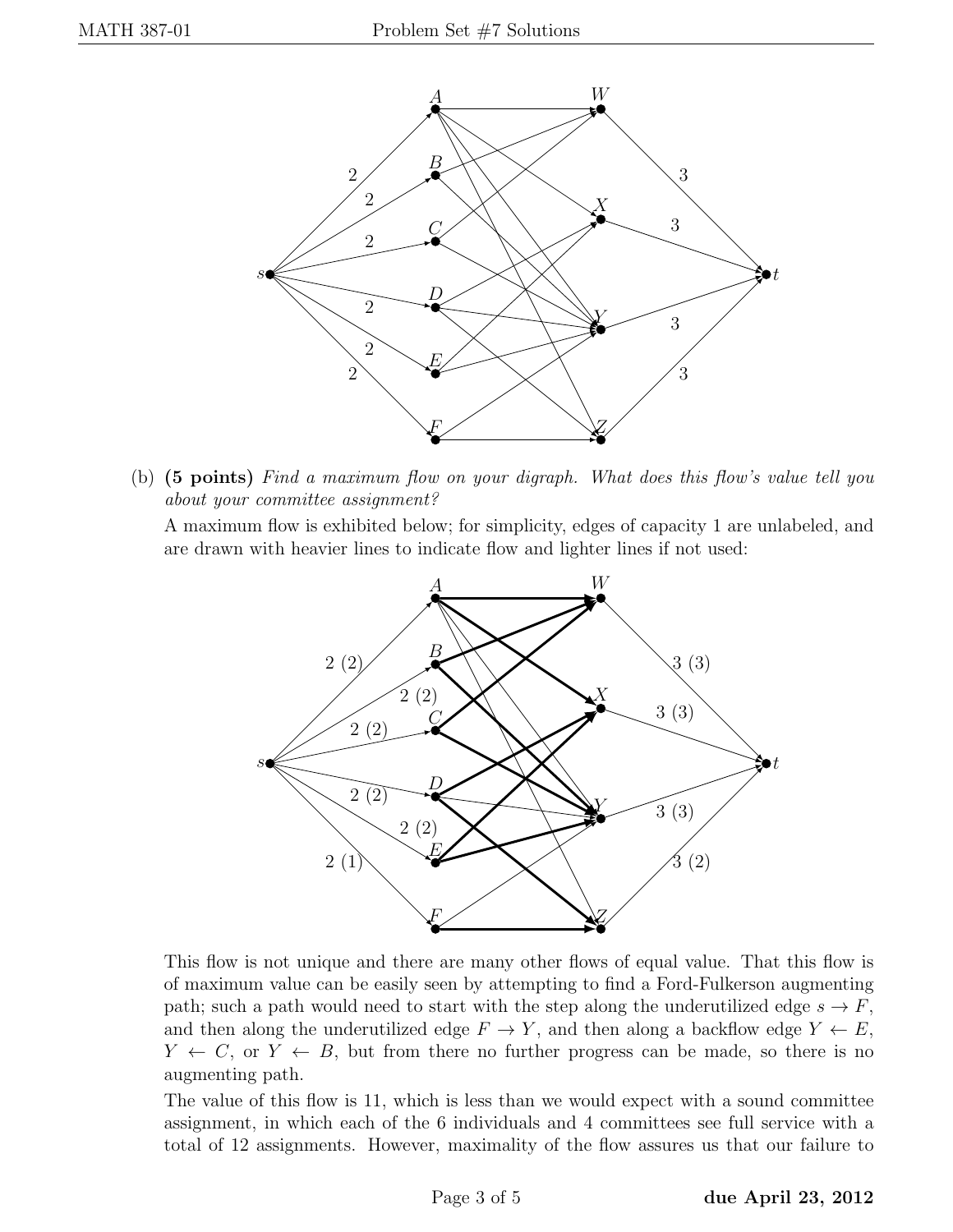assign everyone perfectly was not a result of foolishly suboptimal assignment on our part: there is in fact no flow of value 12 and this flow, which leaves committee Z unfilled and member F underutilized, is the best we can do under our constraints.

4. (10 points) You are building circular bracelets with 6 beads on them; you have beads in red, yellow, and green. You want to have at least one bead of each color on every bracelet, and two bracelets are considered to be identical if one can be produced by flipping or rotating the other. How many different bracelets are possible?

We may consider our beads as residing at the vertices of a regular hexagon for symmetry analysis-purposes. There are 12 rotation and reflection symmetries of a regular hexagon, which we can divide into six classes: the identity  $e$ ; the clockwise and counterclockwise  $60°$  rotations r and  $r^5$ ; the clockwise and counterclockwise 120° rotations  $r^2$  and  $r^4$ ; the 180° rotation  $r^3$ ; the three flips across edge-to-edge axes, and the three flips across vertex-to-vertex axes.

Our universe of possible colorings of a fixed hexagon is given by the surjective mappings from the vertices to the colors: using inclusion-exclusion techniques, we see that there are  $3^6 - 3 \cdot 2^6 +$  $3 \cdot 1^6 = 540$  such. Since every coloring is invariant under the identity mapping, Inv(e) = 540.

In order to be invariant under r or  $r^5$ , every single vertex would need to be the same color; the number of invariants of this operation is thus the number of surejctive mappings from a set consisting of a single collection of vertices to the three colors. We could enumerate these mappings via inclusion-exclusion as  $3^1 - 3 \cdot 2^1 + 3 \cdot 1^1 = 0$ ; however, it is equally valid to simply observe that such a surjection is impossible and that there are thus zero such; either way,  $Inv(r) = Inv(r^5) = 0.$ 

Likewise,  $r^2$  and  $r^4$  map vertices in two 3-cycles, so each 3-cycle must be monochromatic to be invariant, so here we are attempting to color 2 collections of vertices surjectively with 3 colors. Again, we might either explicitly calculate  $3^2 - 3 \cdot 2^2 + 3 \cdot 1^2 = 0$  or simply note the impossibility of such a surjection to determine that  $Inv(r^2) = Inv(r^4) = 0$ .

 $r<sup>3</sup>$  swaps opposite vertices, so invariance under  $r<sup>3</sup>$  requires that each vertex be the same color as its antipode; that is, each pair of opposite vertices must be the same color, so we are surjectively mapping 3 pairs of vertices onto the 3 colors. Here this is possible, and we might explicitly determine  $3^3 - 3 \cdot 2^3 + 3 \cdot 1^3 = 6$  or note that a surjective mapping from a set to a set of the same size is a bijection, and there are 3! bijective mappings between sets of size 3; either analysis yields  $\text{Inv}(r^3) = 6$ .

Considering the three edge-fixing swaps, which we might call f,  $fr^2$ , and  $fr^4$ , they too map pairs of vertices onto each other, yielding the same analysis as in the previous paragraph, so  $\text{Inv}(f) = \text{Inv}(fr^2) = \text{Inv}(fr^4) = 6.$ 

The vertex-fixing swaps, on the other hand, fix two vertices, which could be any color, and swap two pairs, each of which must be monochromatic to be invariant, so  $\text{Inv}(fr) = \text{Inv}(fr^3) =$  $Inv(fr^5) = 3^4 - 3 \cdot 2^4 + 3 \cdot 1^4 = 36.$ 

Now we may assemble all these invariants to find the number of classes of hexagons equivalent under these 12 transformations:

$$
\frac{\sum_{g \in D_6} \text{Inv}(g)}{|D_6|} = \frac{540 + 2 \cdot 0 + 2 \cdot 0 + 6 + 3 \cdot 6 + 3 \cdot 36}{12} = 56
$$

so there are 56 distinct bracelets.

5. (5 point bonus) The faces of a cube are to be painted red, blue, and green; each color can be used as many times as desired or not at all. Two cube-paintings are considered to be identical if one is a rotation of the other. How many different ways are there to paint the cubes? Do not brute-force this problem!